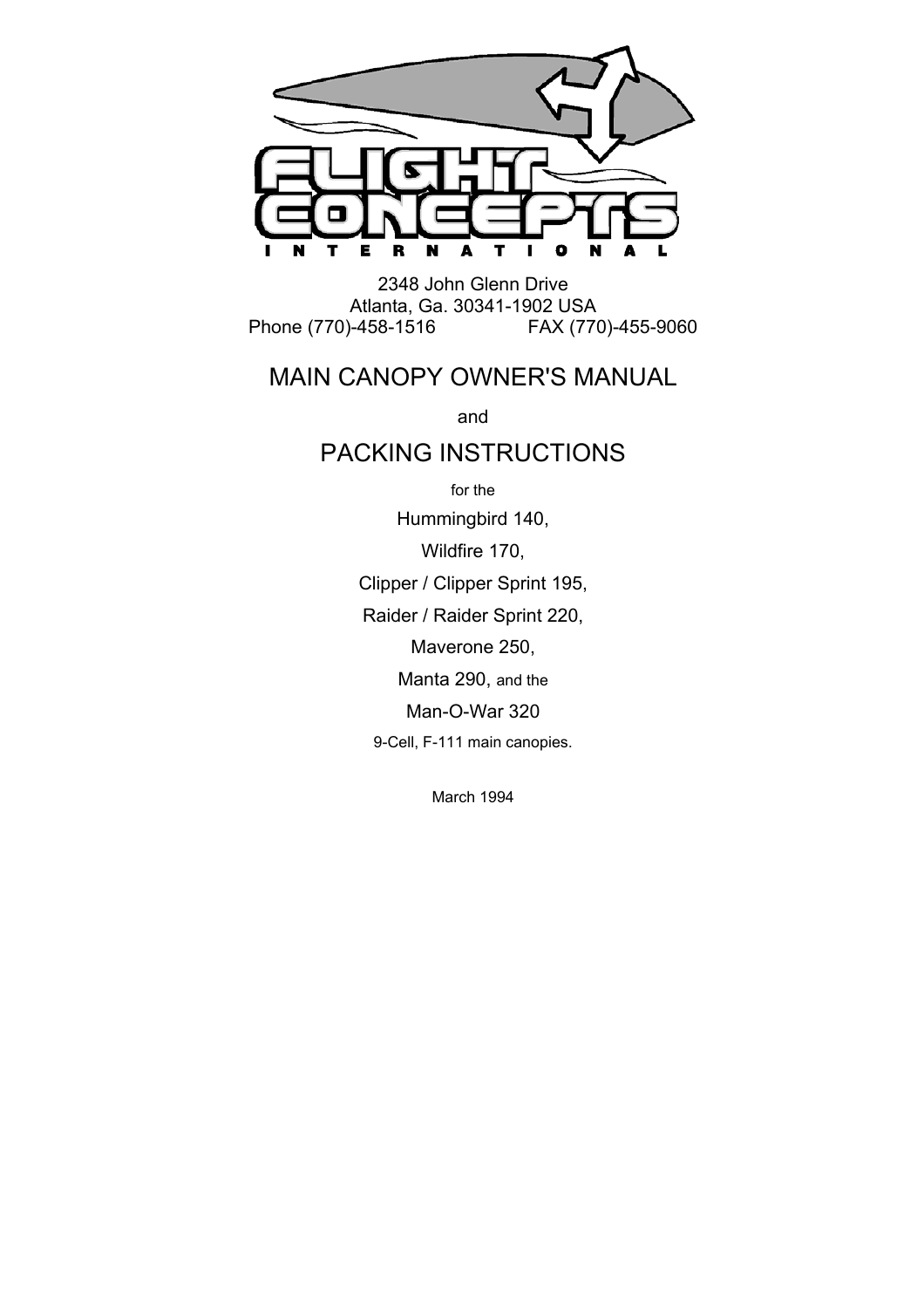#### **REGISTRATION**

Flight Concepts International, Inc. is committed to serving its customers. We want to produce and sell the highest quality parachute canopies available. You can help us in our efforts by taking some time to complete and return this short questionnaire. Please remember, your comments are very important to us, and will be greatly appreciated.

|  |  |  |  | Phone: <u>www.communications.communications.com</u>                      |
|--|--|--|--|--------------------------------------------------------------------------|
|  |  |  |  |                                                                          |
|  |  |  |  | Are you? Male or Female (circle one)                                     |
|  |  |  |  | How long have you been jumping?                                          |
|  |  |  |  | What is your weight? _______________ Your total # of jumps? ____________ |
|  |  |  |  |                                                                          |
|  |  |  |  | Were you happy with the dealer or distributor's service?                 |
|  |  |  |  |                                                                          |
|  |  |  |  |                                                                          |

Please comment on the openings, flight characteristics, landings, and packing ease of this canopy: \_\_\_\_\_\_\_\_\_\_\_\_\_\_\_\_\_\_\_\_\_\_\_\_\_\_\_\_\_\_\_\_\_\_

\_\_\_\_\_\_\_\_\_\_\_\_\_\_\_\_\_\_\_\_\_\_\_\_\_\_\_\_\_\_\_\_\_\_\_\_\_\_\_\_\_\_\_\_\_\_\_\_\_\_\_\_\_\_\_\_\_ \_\_\_\_\_\_\_\_\_\_\_\_\_\_\_\_\_\_\_\_\_\_\_\_\_\_\_\_\_\_\_\_\_\_\_\_\_\_\_\_\_\_\_\_\_\_\_\_\_\_\_\_\_\_\_\_\_\_

\_\_\_\_\_\_\_\_\_\_\_\_\_\_\_\_\_\_\_\_\_\_\_\_\_\_\_\_\_\_\_\_\_\_\_\_\_\_\_\_\_\_\_\_\_\_\_\_\_\_\_\_\_\_\_\_\_

Do you have any suggestions or comments that would help us manufacture a better parachute? \_\_\_\_\_\_\_\_\_\_\_\_\_\_\_\_\_\_\_\_\_\_\_\_\_\_\_\_\_\_\_

Please separate this form and mail it to:

 Flight Concepts International, Inc. Customer Service Dept. 2348 John Glenn Drive Atlanta, Ga. 30341-1902 U.S.A.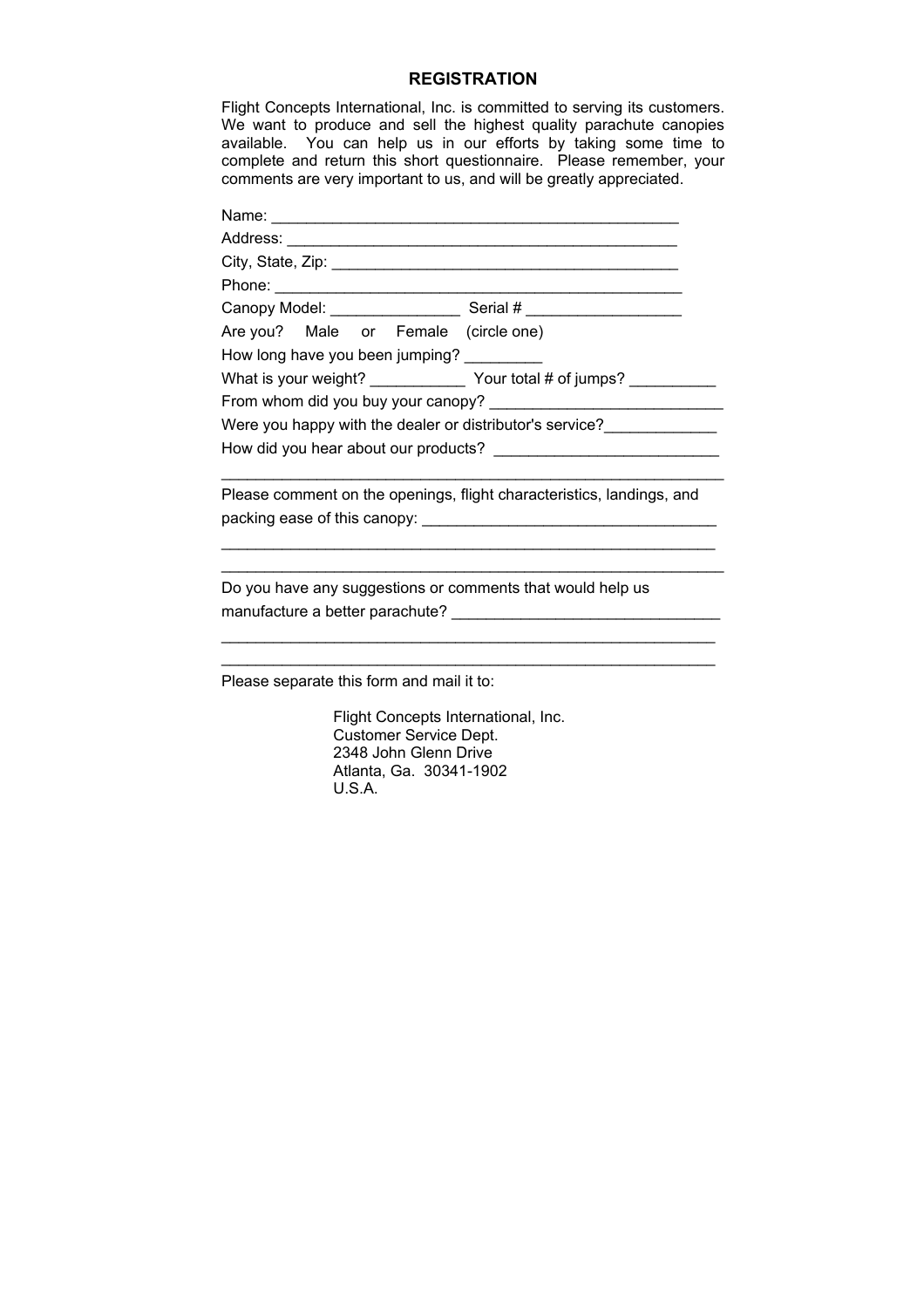### **FLIGHT CONCEPTS, INC. CANOPY SPECIFICATIONS AND PERFORMANCE DATA**

| <b>MODEL</b>                             | Hummingbird<br>140 | Wildfire<br>170 | Clipper<br>Sprint 195 | Clippe<br>r 195 | Raider<br>Sprint 220 | Raider<br>220 | Maveron<br>e 250 | Manta<br>290 | Man-O-<br><b>War 320</b> |
|------------------------------------------|--------------------|-----------------|-----------------------|-----------------|----------------------|---------------|------------------|--------------|--------------------------|
| SIZE (SQ. FT.)                           | 140                | 170             | 195                   | 195             | 220                  | 220           | 250              | 290          | 320                      |
| MRMSW (LB.)*                             | 150                | 170             | 195                   | 195             | 235                  | 235           | 254              | 254          | 254                      |
| SPAN (FT.)                               | 19.1               | 21.0            | 21.8                  | 21.8            | 24.5                 | 24.5          | 27.4             | 27.5         | 27.5                     |
| CHORD (FT.)                              | 7.2                | 8.0             | 9.0                   | 9.0             | 9.0                  | 9.0           | 9.0              | 10.5         | 10.5                     |
| <b>ASPECT RATIO</b>                      | 2.7                | 2.6             | 2.4                   | 2.4             | 2.7                  | 2.7           | 3.0              | 2.6          | 2.6                      |
| WEIGHT (LB.)                             | 6.0                | 6.8             | 7.0                   | 7.0             | 8.3                  | 8.3           | 8.5              | 9.8          | 9.8                      |
| <b>ESTIMATED PACK</b><br>VOLUME $(in^3)$ | 357                | 386             | 370                   | 398             | 425                  | 445           | 562              | 570          | 570                      |

\* Manufacturer's Recommended Maximum Suspended Weight (defined as: Jumper + Clothing +

Equipment) jumping in near perfect conditions.

The fabric type for all models is: F-111 (1.1 oz Nylon Ripstop, 0-3 CFM)

The line type for all models is: Optional 725lb. Micro Line or 525lb. Dacron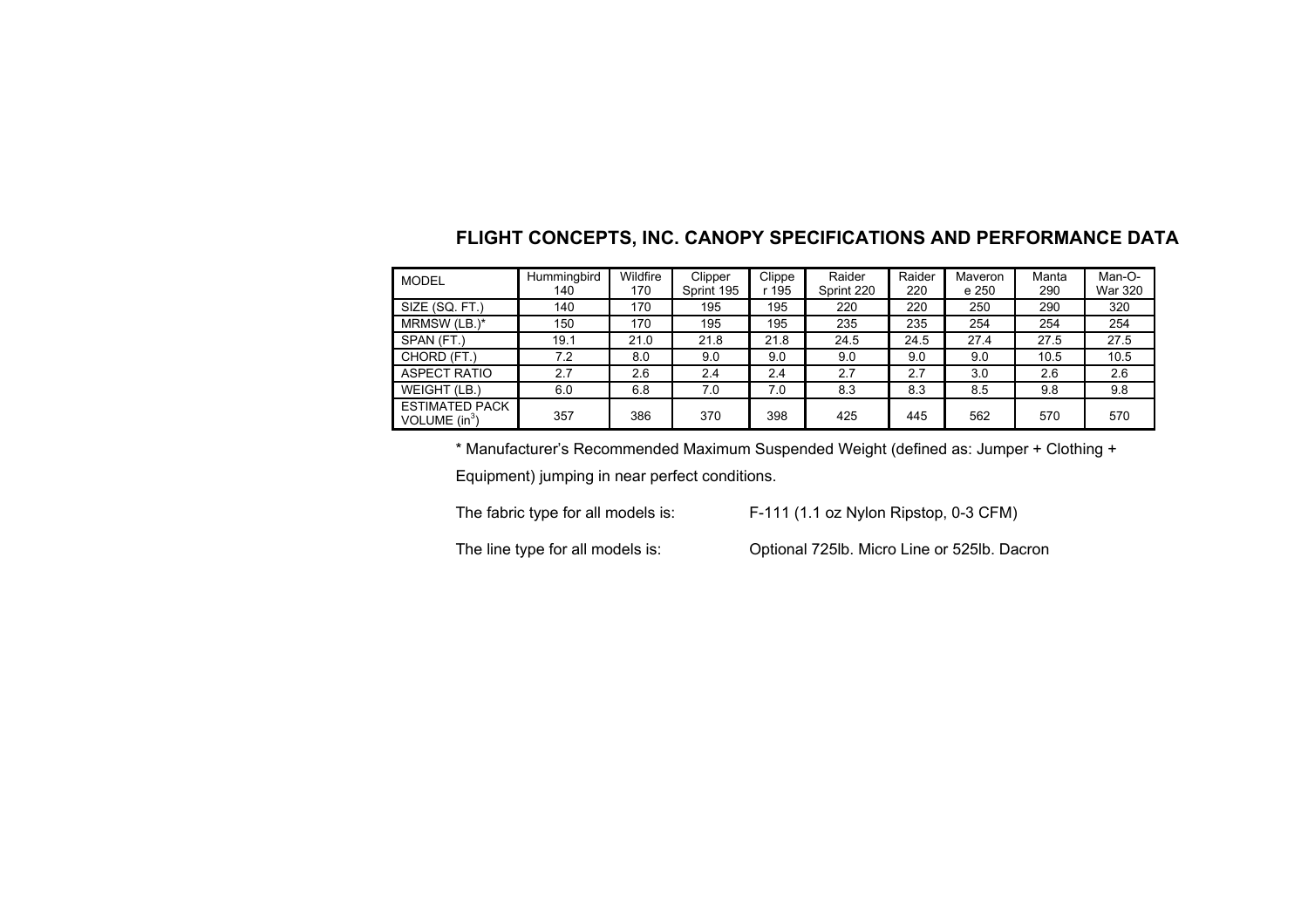| <b>MODEL</b>                    | Hummingbird<br>140 | Wildfire<br>170 | Clipper<br>Sprint 195 | Clippe<br>r 195 | Raider<br>Sprint 220 | Raider<br>220 | Maveron<br>e 250 | Manta<br>290 | Man-O-<br>War 320 |
|---------------------------------|--------------------|-----------------|-----------------------|-----------------|----------------------|---------------|------------------|--------------|-------------------|
| TOTAL "A" LINE<br><b>LENGTH</b> | 105.0              | 109.5           | 122.0                 | 122.0           | 132.5                | 132.5         | 132.5            | 146.0        | 146.0             |
| A TO B                          | 3.3                | 2.75            | 4.0                   | 4.0             | 4.5                  | 4.5           | 4.5              | 5.0          | 5.0               |
| A TO C                          | 8.0                | 8.75            | 9.0                   | 9.0             | 10.5                 | 10.5          | 10.5             | 12.0         | 12.0              |
| A TO D                          | 15.5               | 18.0            | 18.0                  | 18.0            | 20.5                 | 20.5          | 20.5             | 23.0         | 23.0              |
| A TO TAIL w/Brakes<br>set       | 13.3               | 15.0            | 12.0                  | 12.0            | 8.0                  | 8.0           | 8.0              | 18.0         | 18.0              |

#### **TRIM SPECIFICATIONS** (in inches)

 The line differential specifications in this chart are given under the condition that all four connector links are anchored at the same point, and that the control line guide rings on the reserve rear risers are 4" below the upper fold at the end of the riser.

 These dimensions can be verified (See Figure 1.) by placing the "B", "C", and "D" line groups, and the control lines on top of the "A" line group.



Figure 1.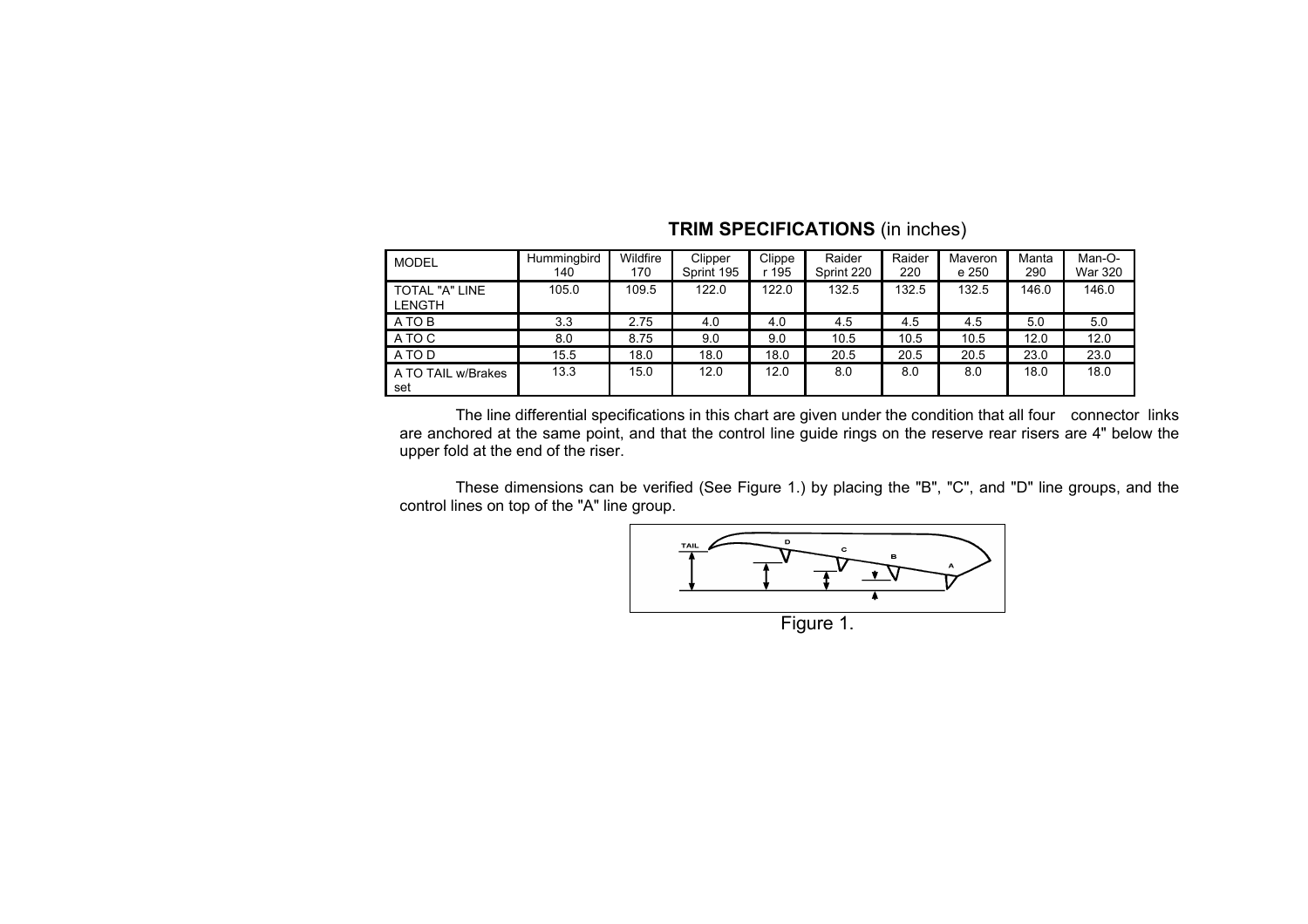### **PRO\* PACKING INSTRUCTIONS (PROPER RAM-AIR ORIENTATION)**

Step 1.) Start with the Flight Concepts Main canopy laying on its left side. (See Figure 1.) The harness must be placed facing down, with the top toward the canopy.



Figure 1.

Step 2.) Clear the control lines. Insure the control lines pass directly from the trailing edge of the canopy, through the correct grommets in the slider, and directly through the control line guide rings. WARNING! The control lines must not pass under, through, or around any of the suspension line groups.

Step 3.) Insure the suspension line groups are routed correctly through the slider grommets to their respective connector links, and are placed on the link correctly. **WARNING!** The suspension line groups must not pass under, through, or around any of the other suspension line groups.

F-111, 9-CELL OWNER'S MANUAL MARCH 1994 PAGE 7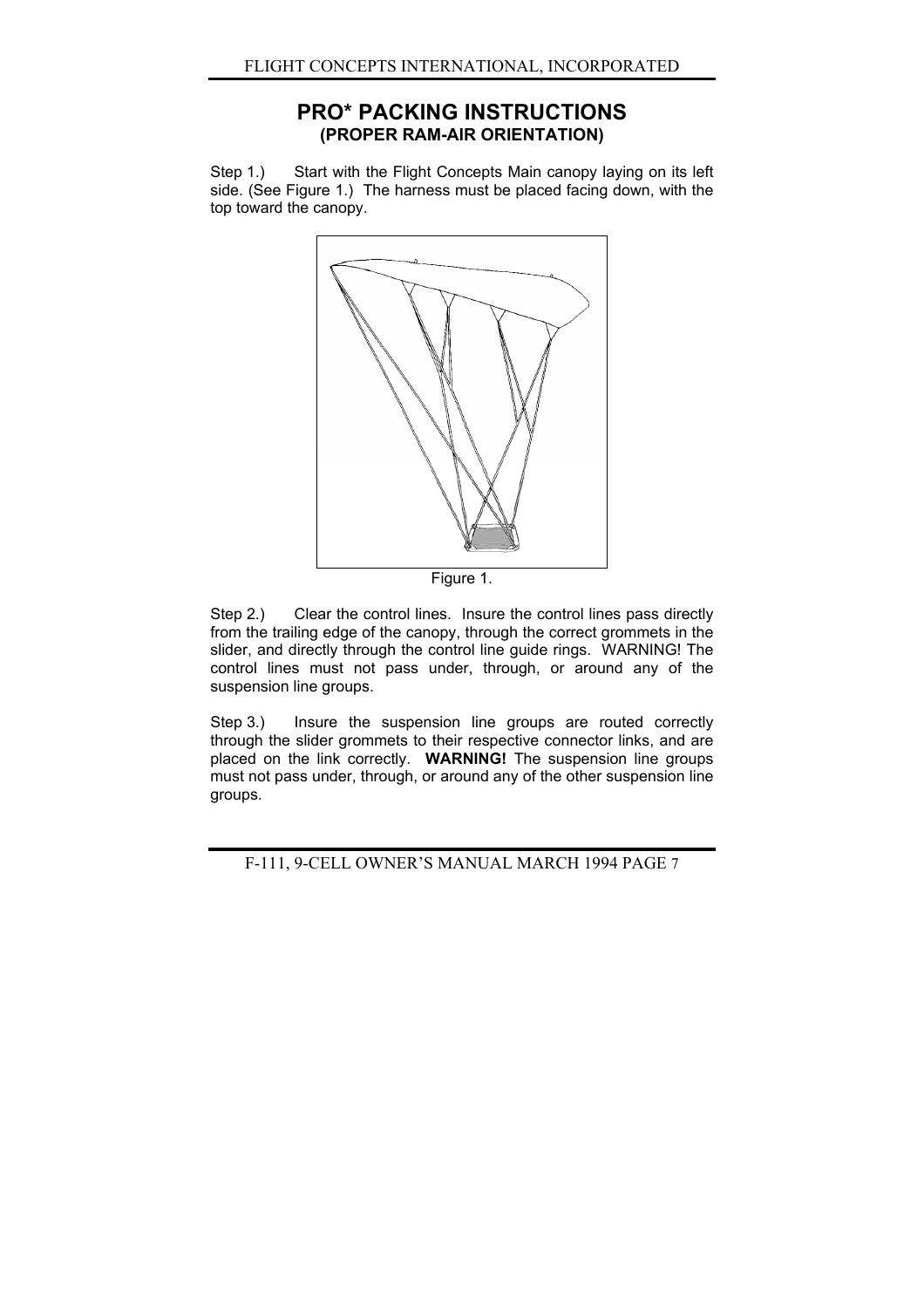Step 4.) Set the brakes by pulling the control line down through the guide ring until the brake loop "cateye" just passes through the guide ring. (See Figure 2.)

Step 5.) Insert the stiffened upper portion of the control toggle through the loop and pull the control line back up tightly against the ring guide. (See Figure 3.) "S" fold the remaining break line next to the control toggle and stow it in the Velcro<sup> $M$ </sup> loop provided. Mate the Velcro<sup>™</sup> on the control toggle with the Velcro<sup> $M$ </sup> on the rear riser.

Insure both deployment brakes are set before continuing the pack-job. Figure 3.

Step 6.) With the harness/ container system secured, apply tension to the lines, and step between the right and left line groups and grasp the right line groups in the right hand and the left line groups in the left hand. Push the slider toward the canopy, and walk forward. Pick up the canopy by the suspension lines and allow it to hang downward (See Figure 4.) Push the slider up as far as it will go until each slider grommet comes until each slider grommet comes<br>to its respective slider stop.



Figure 2.



F-111, 9-CELL OWNER'S MANUAL MARCH 1994 PAGE 8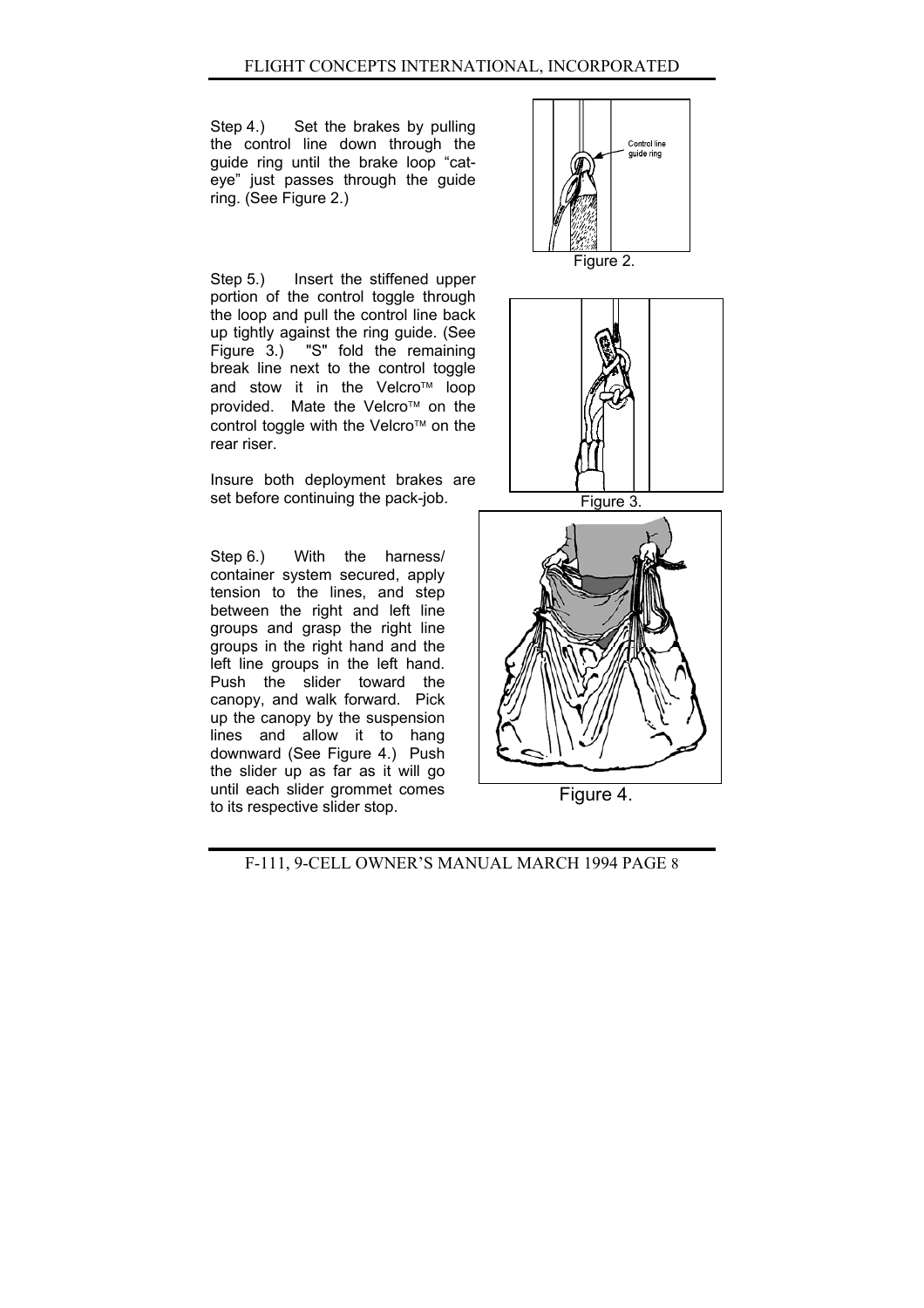Step 7.) Step out from between the line groups and hold them in one hand. Clear the bottom seams of each cell with the "knife edge" of the hand. (See Figure 5.) This must be done between the "A", "B", "C", and "D" line groups. Clear the four seams of each cell to the left and right. After all the seams are cleared on each side of the canopy, clear the trailing edge between the control lines. Figure 5.

**NOTE:** Figure 6. is a graphic representation of what the canopy folds should look like when Step 7 is done correctly. The bottom surface of the canopy and the control lines will be symmetric. Clear all nine cells at the nose and insure the canopy is facing back toward the harness/ container system.



Figure 6.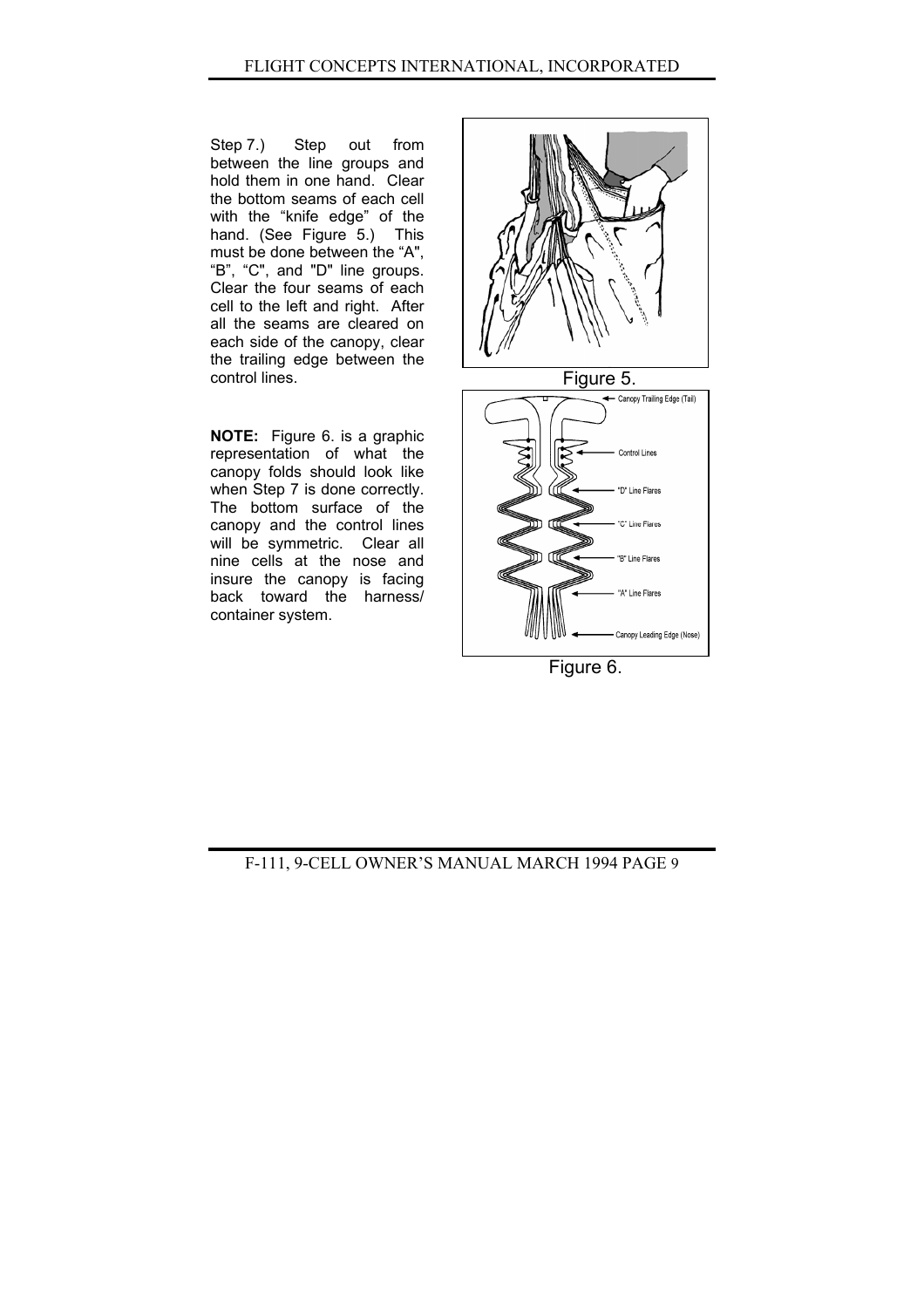Step 8.) Place the trailing edge of center cell (indicated by the Data-panel) under the thumb and lift the canopy. (See Figure 7.)



Figure 7.

Step 9.) Gather the leading edge of the canopy together with the other hand approximately 12 inches form the top skin trailing edge. (See Figure 8.)



Figure 8.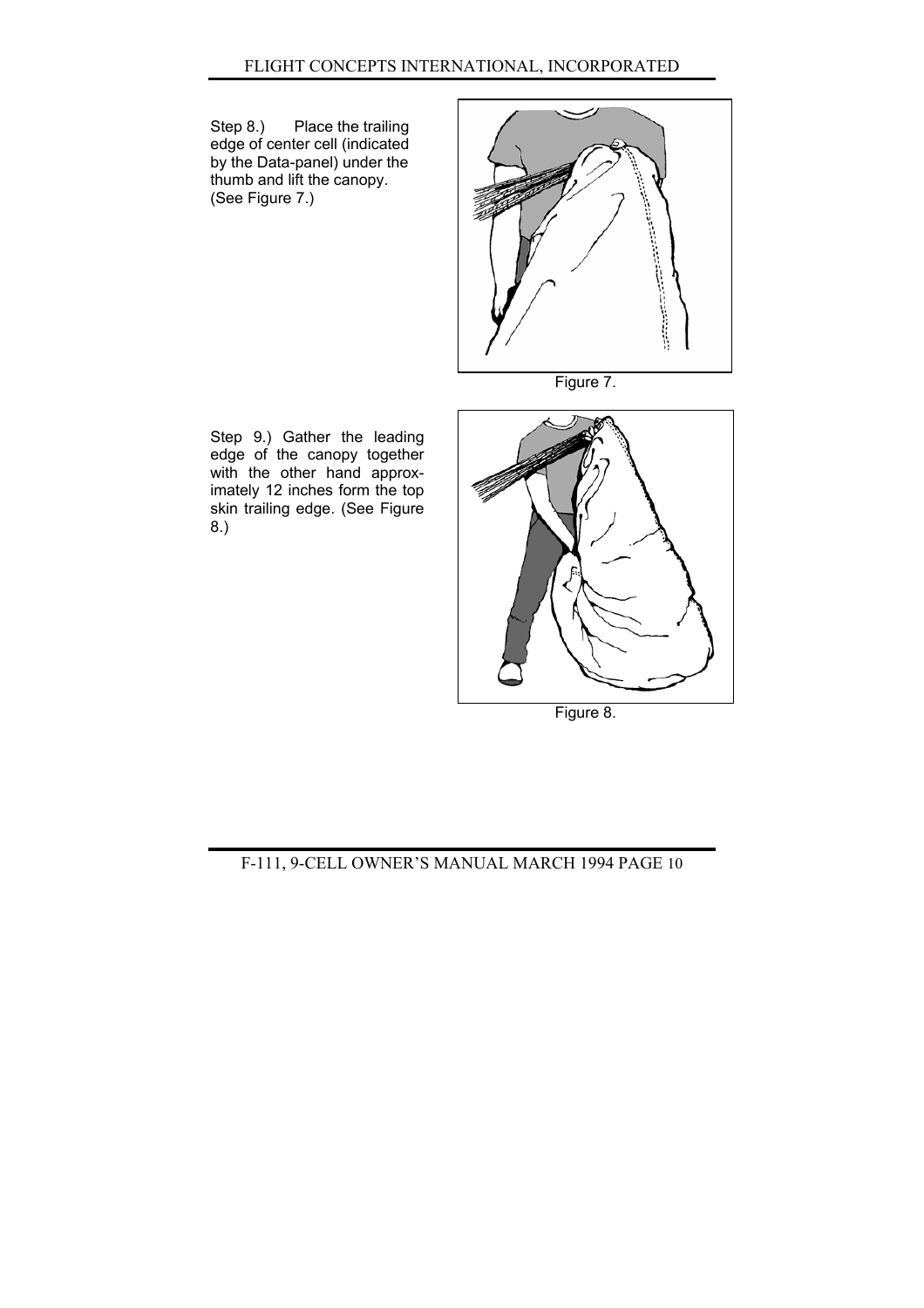Step 10.) Maintain the grip on the canopy and gently swing the canopy outward and away. Place the canopy on the floor and apply tension to the lines. **NOTE:** If the canopy is placed on the floor with a twisting motion, it will not spread out evenly. Insure the nose is facing downward toward the floor. The center seam of the center cell (indicated by the data panel) should be in the center of the canopy bundle. Figure 9.<br>(See Figure 9.)

Step 11.) Kneel on the trailing edge of the center cell of the canopy and center the middle seam of the center cell in the middle of the canopy<br>bundle. "Cocoon" fold the "Cocoon" fold the bundle by spreading the center cell of the canopy to the approximate width of the main deployment bag and tuck the outer edges of the material under the bundle. (See Figure 10.)





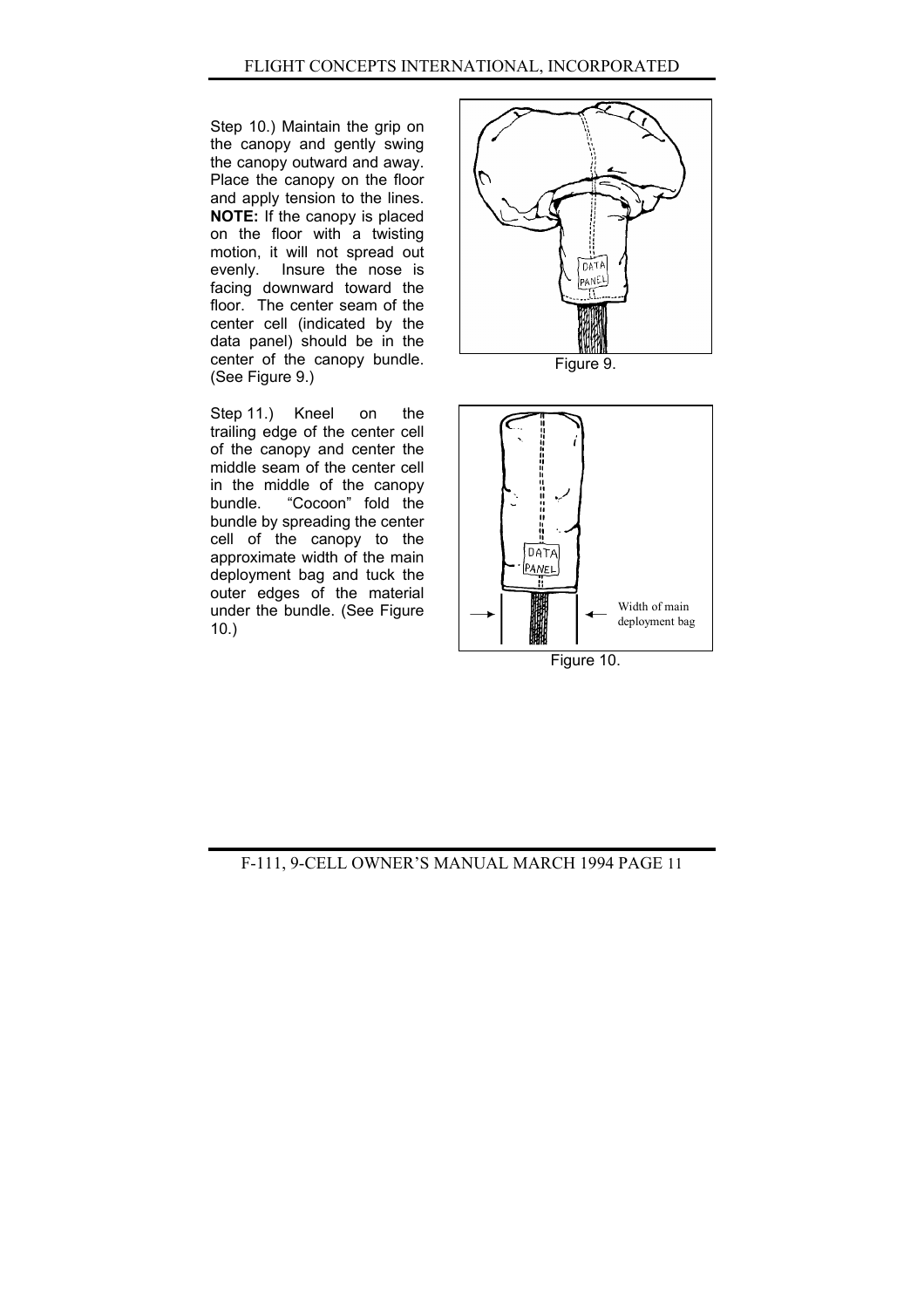Step 12.) "S" Fold the bundle and place it into the main deployment bag. Close the deployment bag and complete the pack job in accordance with the harness/container manufacture's instructions.



Figure 11.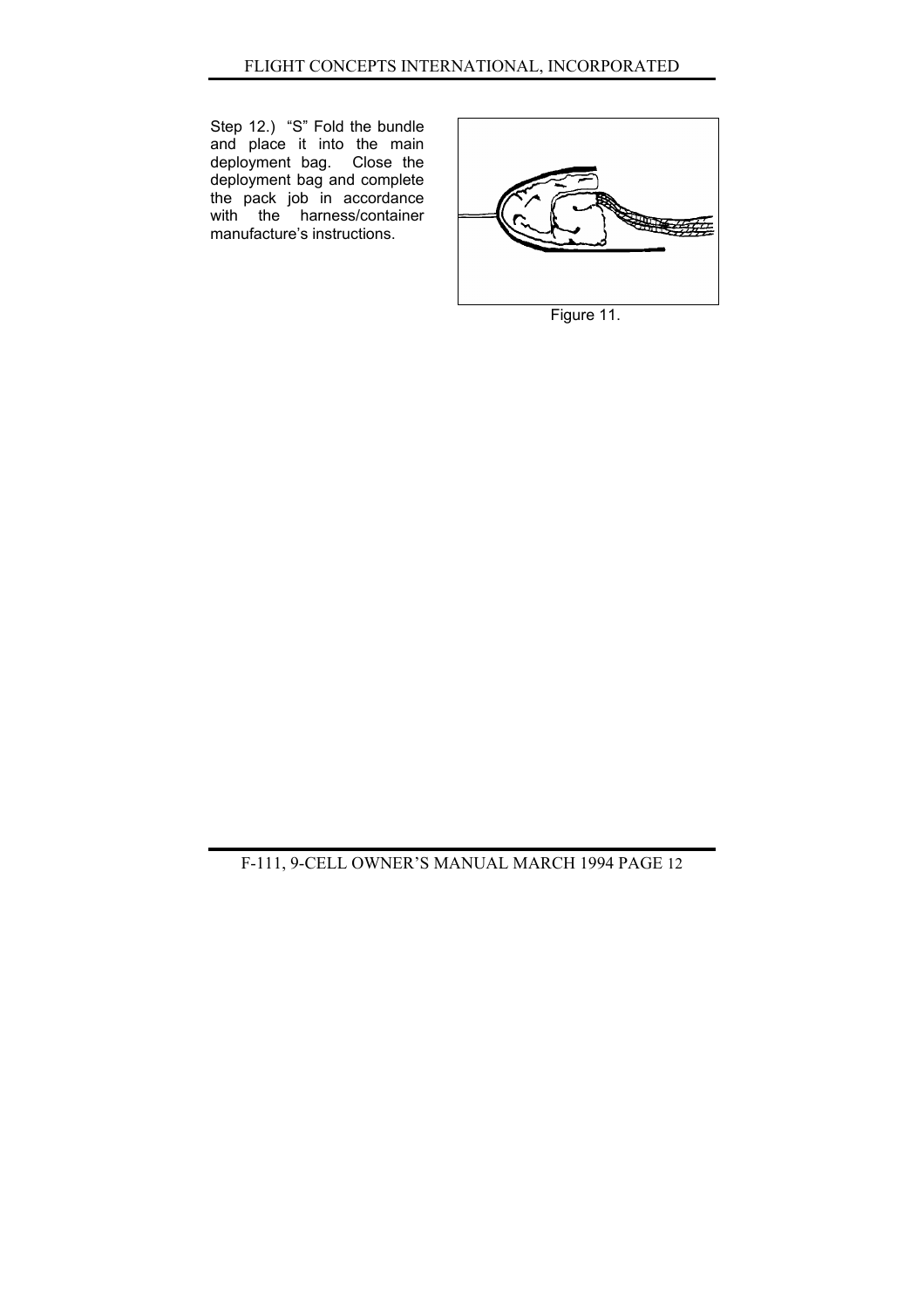#### **OPERATING INSTRUCTIONS**

1. Although it is not always possible, it is highly desirable to have a good "face to earth" body position for the deployment of a main parachute. It is considered ideal to be slightly head high during and just after pilot-chute deployment. During the deployment, try to keep your shoulders as level as possible to help keep the left and right line groups loading evenly during deployment.

2. As the opening canopy pulls you head high, visually check the canopy to insure that the deployment is complete. Grasp the control toggles and pull them down sharply to release the brakes. If there is an end cell closure, or if the slider has not come all the way down the lines to the connector links, pump the control toggles by pulling them downward and returning them to full flight. This will usually clear any end cells closure and/or bring the slider down. Repeat if necessary.

3. As soon as possible after releasing the brakes conduct a control check to find the stall point of the canopy by pulling down the toggles slowly until you feel the canopy stop flying and start to "fall off" backwards. (Recover from the stall by smoothly bringing the toggles back up to shoulder level.)

4. A properly deployed and functioning canopy can be controlled with the control toggles by simply pulling down on the right toggle to turn right or pulling down on the left toggle to turn left. As long as one toggle is pulled down further than the other toggle the canopy will continue to turn in the direction of the lowest toggle. The further the toggle is pulled down, the faster the turn will be. Stalls and turns should be executed only when altitude permits time to recover from the maneuver and altitude to perform a smooth, controlled final approach and landing. WARNING! no stalls below 500 feet, and no turns should be done below 200 feet. (Except for minor course corrections on final approach.)

5. A soft landing can usually be made by landing into the wind, and using a "Flaring Technique". This procedure is accomplished by pulling both control toggles downward smoothly to the full brake position just before landing. (Full brake position is usually with the toggles just above the stall point.) With the canopy facing into the wind and at full flight (toggles up as far as you can reach) start the flare when your feet are approximately 10-12 feet off the ground (depending upon the speed of

F-111, 9-CELL OWNER'S MANUAL MARCH 1994 PAGE 13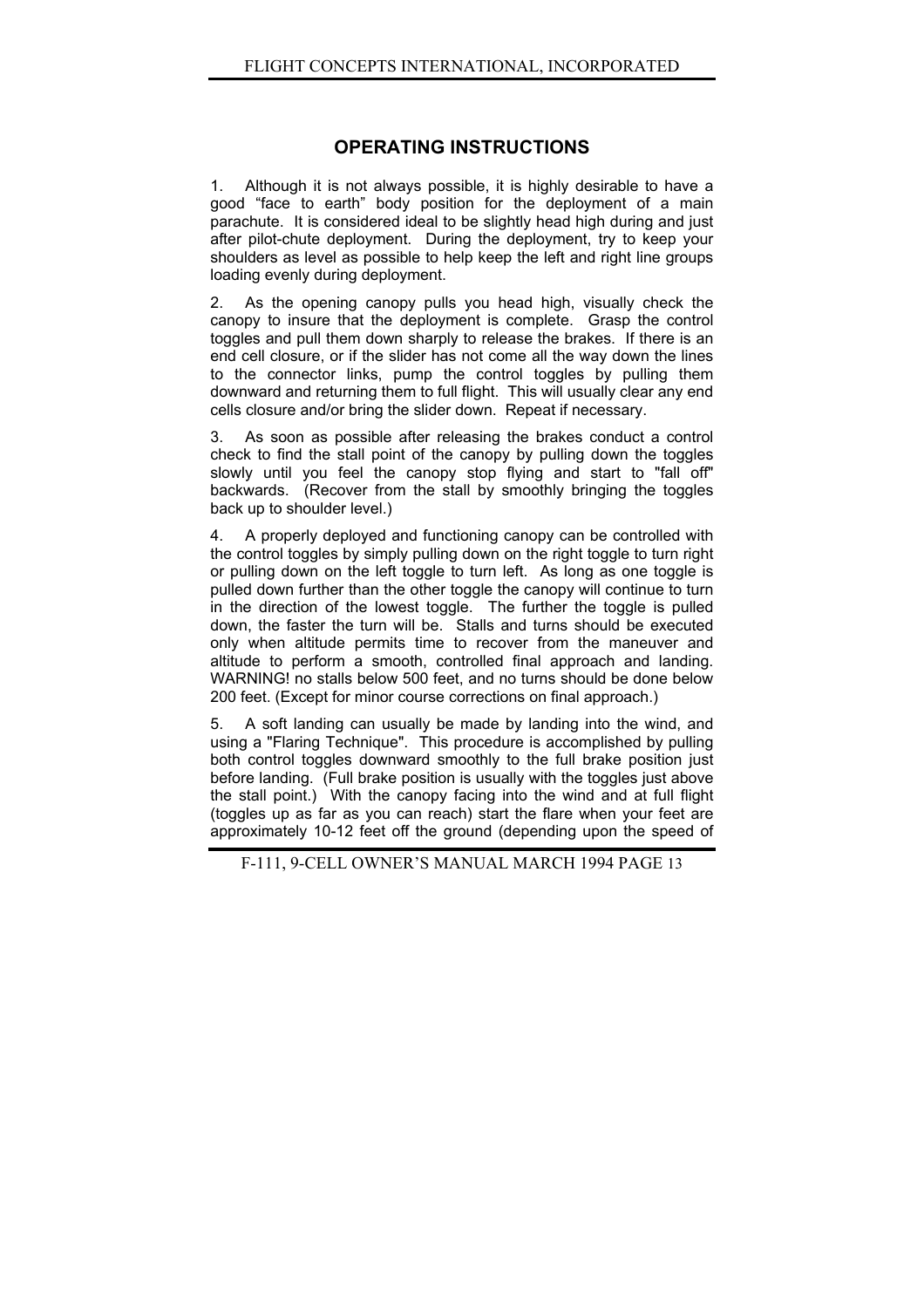the wind) smoothly bring the toggles down to the full brake position. When this is done correctly, the canopy will immediately change its angle of attack and this flattening of its angle of attack will allow for a very soft landing.

6. Varying wind speeds and other weather conditions may dictate variations of this technique. When in no wind conditions, it may be helpful to start the flare about six feet higher and then bring the toggles down just slightly slower, thus allowing the canopy more time to slow it's forward speed before landing. In higher wind conditions it may not be necessary to bring the toggles down quite as far to produce a flared landing.

7. If an emergency situation has left you with a broken control line, it is possible to control the canopy by pulling down on the rear risers. The canopy will turn in the direction of the riser being pulled downward. However, you must be very cautious when attempting a flared landing with the rear risers, particularly when one brake is still set. WARNING! A riser flare can produce a very sudden stall, and it only takes a few inches of pulling to cause a stall! For this reason, the rear riser-flare should only be attempted in an emergency situation under very good conditions.

8. After landing, the canopy will normally collapse if there is little or no wind. However, if the wind is strong, there still exists the danger of being dragged by the inflated canopy. If you are landing in strong winds, release one of the toggles immediately upon landing, and pull the other toggle (hand over hand if necessary) until the canopy has collapsed.

9. Avoid landing downwind of trees or large buildings. Large ground objects produce turbulence which can be dangerous to a parachutist on final approach. It is considered good practice to fly your canopy at quarter-brakes if you expect to encounter turbulence.

#### **CANOPY CARE**

These suggestions have been provided to help you prolong the life of your parachuting equipment.

1. Avoid dragging any part of the parachute across the ground. Do not pack on rough surfaces, such as concrete.

2. Do not leave the canopy exposed in the sun any longer than is absolutely necessary.